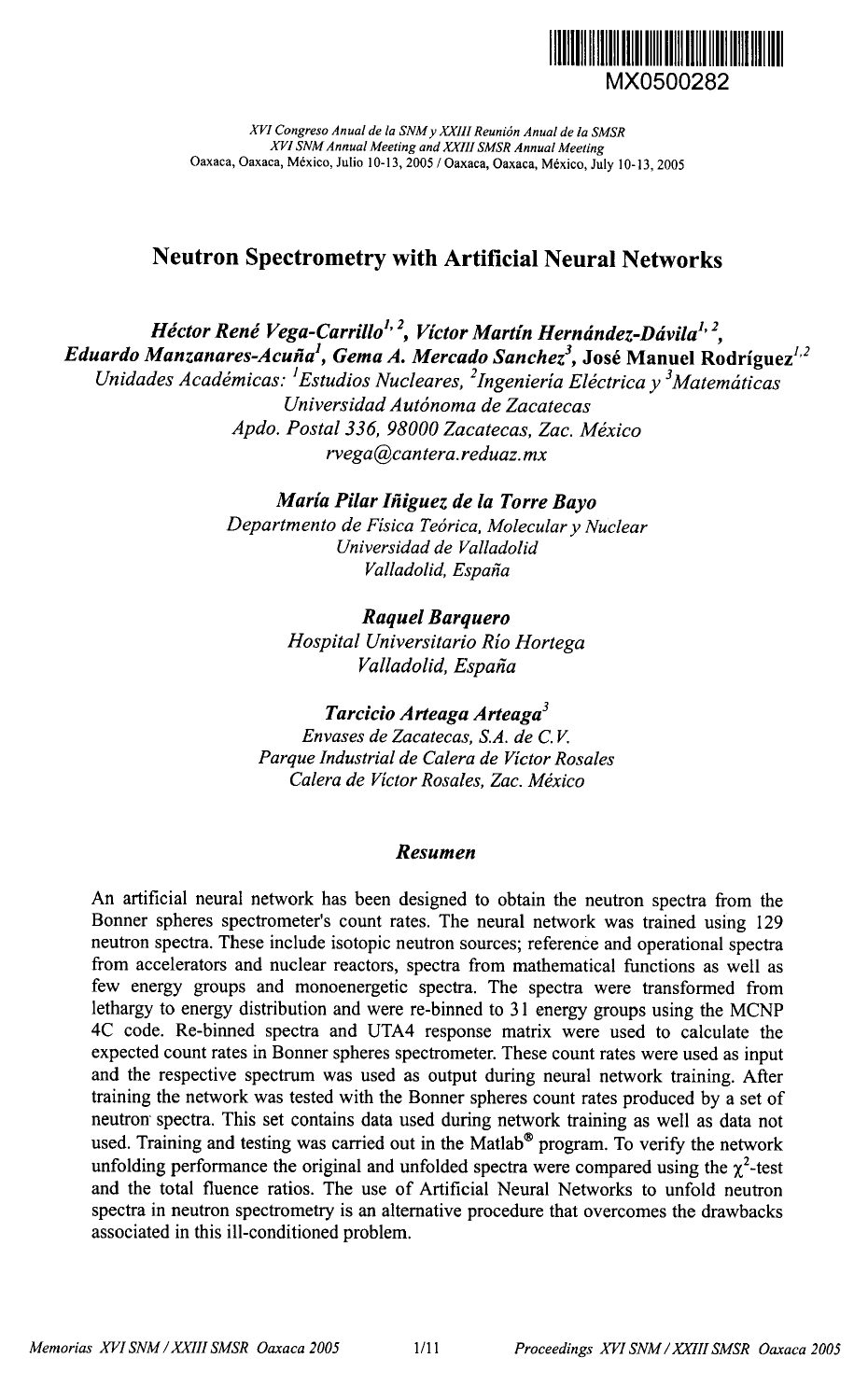Héctor René Vega-Carrillo *et al*, *Neutron Spectrometry with Artificial Neural Networks...*

## **1. INTRODUCTION**

The monitoring of occupational radiation exposure in neutron fields is mainly done with passive detection systems like track detectors, albedo dosimeters or film dosimeters with foil-filters. [1, 2] These dosimetric systems have a response that strongly depends upon neutron energy. Thus, for low energy and thermal neutrons albedo dosimeters have a good response [3] while track detectors have good efficiency to fast neutrons [4].

At regular basis dosimeters are calibrated with a neutron field whose energy distribution is different to that where dosimeters are utilized resulting in wrong dose assessment [5]. Dose quantities like personal dose equivalent  $Hp(10)$ , recommended by ICRP, requires of personal dosimeters with larger neutron detection efficiency [6].

Neutron dosimeters are also utilized as multi-element systems where each element has a particular response to neutrons. Usually these dosimeters have better detection efficiency in a wider energy range allowing a better dose assessment. [2] This is achieved using the integral counts, obtained by the active detector, that are weighted by factors that belong to each element [7] or using the integral counts to unfold the neutron spectrum that is multiplied by neutron fluence-to-dose conversion coefficients. With the neutron spectrum information different dose quantities, like Hp(10),  $H^*(10)$ , can be estimated [8].

With the Bonner spheres spectrometer (BSS), also known as multi-spheres spectrometer, neutron spectrum from thermal up to several MeV can be obtained, [9] this is a thermal neutron detector that is located at the center of a high-density polyethylene sphere whose diameters are 2, 3, 5, 8, 10, 12, 16 and 18 inches [10]. Modifications in moderating spheres have been realized to increase the BSS's response to neutrons with higher energies [11-13].

The weight, time consuming procedure, the need to use an unfolding procedure and the low resolution spectrum are the BSS drawbacks. The BSS response matrix, the count rates and the neutron spectrum are related through the Fredholm integro-diferential equation, whose discrete version is. [14]

$$
C_j = \sum_{i=1}^{N} R_{i,j} \Phi_i \qquad j = 1, 2, \dots, m,
$$
 (1)

where C<sub>j</sub> is the jth detector's count rate; Ri, j is the jth detector's response to neutrons at the ith energy interval; Φi is the neutron fluence within the ith energy interval; and m is the number of spheres utilized.

Equation (1) is an ill-conditioned equations system with an infinite number of solutions. To unfold the neutron spectrum, Φ(E), several methods are used, Monte Carlo [15], regularization [16], parameterization and iterative procedures [17]. Each of them has difficulties that motivate the development of complementary procedures [14, 18, 19]. Recently methods based upon maximum entropy [20], genetic algorithms [21, 22] and artificial neural nets [2, 5, 23, 24] have been utilized. Artificial neural networks (ANN) require the use of detectors whose response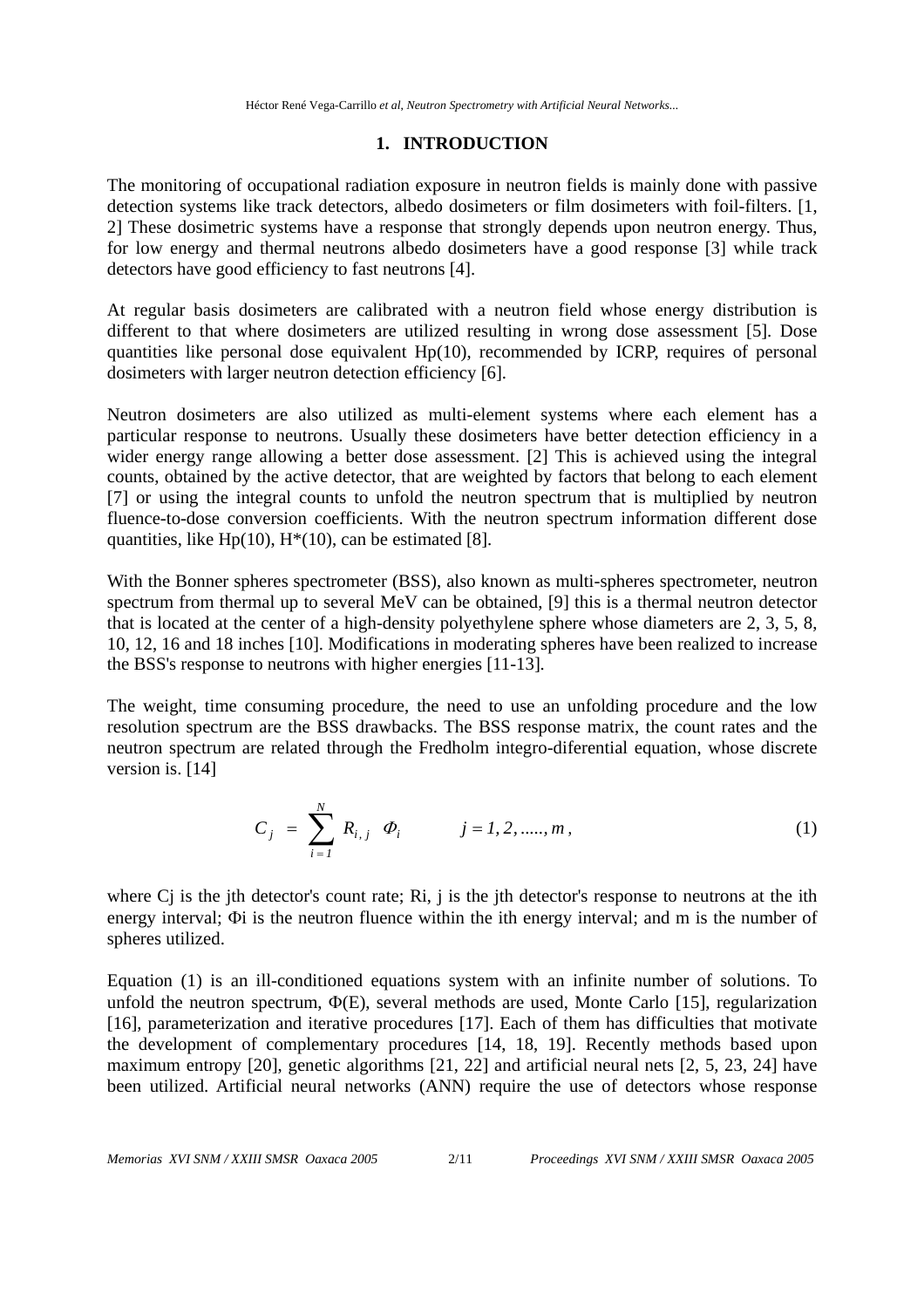### *XVI SNM y XXIII SMSR, Oaxaca 2005*

functions are independent. The application of neural networks to unfold actual neutron spectra still has some problems and the need of more investigation has been suggested [23].

Neural networks are nonlinear black-box model structures that can be used with conventional parameter estimation methods. [1] Neural network techniques are widely recognized as powerful modeling tools [25]. A neural network is a massively parallel distributed processor that has a natural propensity for storing experiential knowledge, previously acquired through a learning process, making it available for use [26].

A neural network simulates a highly interconnected, parallel computational structure with many individual processing elements, or neurons. It learns through an iterative process of adjustments applied to its synaptic weights and thresholds. A defined set of rules for the solution of a learning problem is the learning algorithm [2, 24].

In general a neural network consists of a set of input nodes that link directly to a series of output nodes or indirectly through one or more hidden layers [26]. The use of an artificial neural network requires the training of the network and the test of the trained network. During training a set of synaptic weights are obtained.

In aim of this study was to use artificial neural networks to unfold neutron spectra from the count rates obtained from a Bonner spheres spectrometer.

# **2. MATERIALS AND METHODS**

With Monte Carlo code MCNP 4C [27] a point-like neutron source in an empty space was modeled and the neutrons were transported from the source to a detector located at 10 cm to modify its energy structure distribution. This procedure was carried out for one hundred and twenty nine spectra, 105 spectra were obtained from literature [28, 29] and 24 were built as monoenergetic and few energy groups spectra: 13 spectra has a single peak, 3 has two peaks, 2 has three peaks, 3 has four peaks, 2 have five peaks and one spectrum has six peaks.

From 105 spectra obtained from IAEA, a set is originally defined from thermal to 435 MeV in 55 energy groups [28] while, other set is defined from thermal to 630 MeV in 60 energy groups [29]. Using MCNP 4C code those spectra were converted from thermal to 400 MeV in thirty-one energy groups defined in the BUNKIUT unfolding code [30].

Re-binned spectra were normalized to 1 cm<sup>-2</sup> and the expected count rates in a Bonner sphere spectrometer were calculated using the UTA4 response matrix. This, is for a BSS with a  $0.4 \times x$  $0.4 \text{ cm}^{-2}$  <sup>6</sup>LiI(Eu) scintillator as thermal neutron [10, 18]. The count rates were utilized as inputs in a neural network while the respective neutron spectra were utilized as the network output during the neural network training.

After several trials, where the amount of hidden layers and neurons in those layers, the artificial neural network that gave acceptable results was 7:21:42:140:200:400:31. Feed forward back propagation algorithm with variable learning rate was used as the learning function. The logistic function (logsig) was used as transfer function that is the most common function used in ANN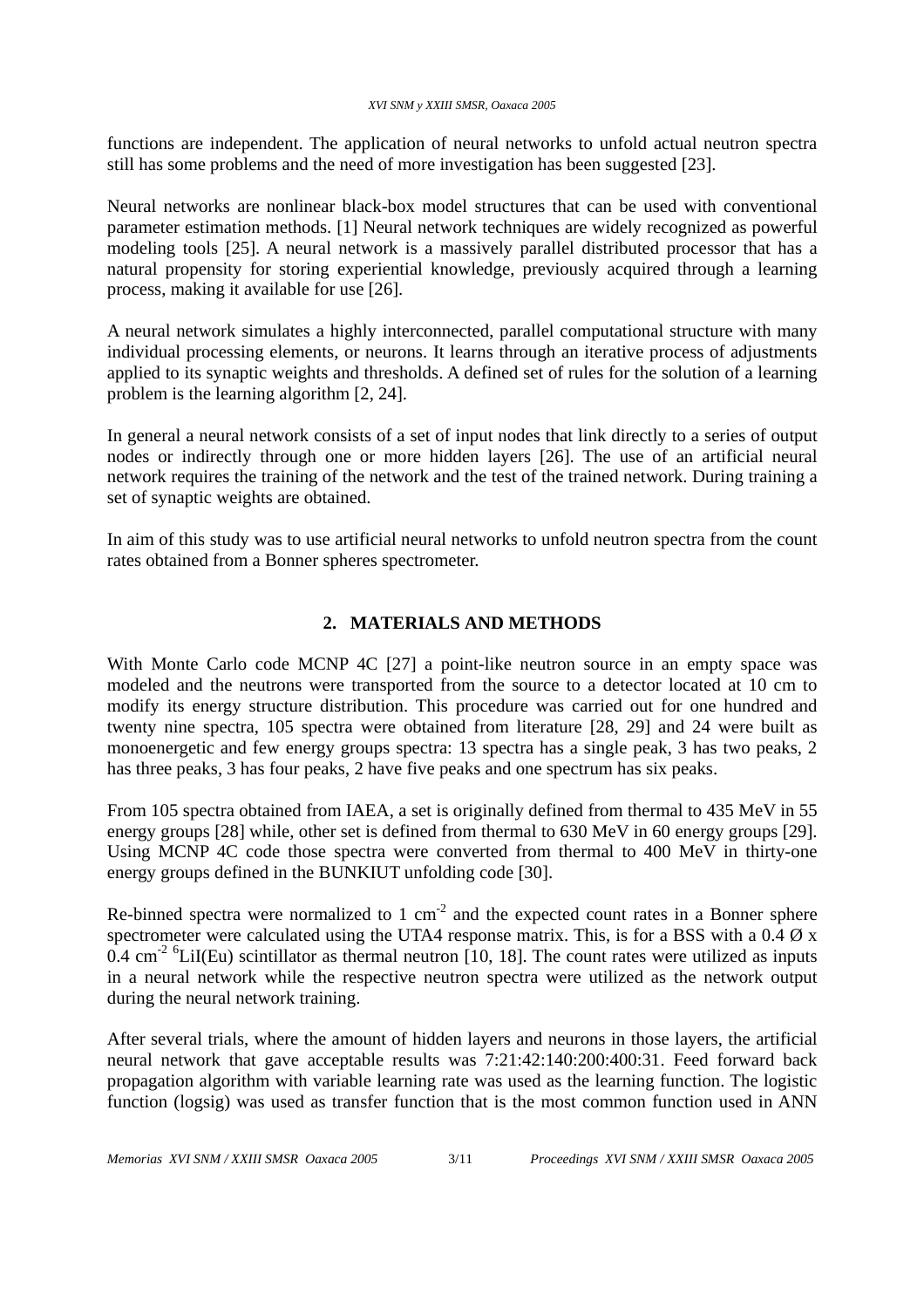[25]. The ANN was trained and tested using Matlab<sup>®</sup> code [31]. From the training process a set of synaptic weights are obtained, these and the ANN topology is used to calculate the neutron spectra by feeding the ANN with just the 7 count rates obtained with the 0, 2, 3, 5, 8, 10 and 12 inches-diameter Bonner spheres.

The network was tested using nine spectra, four are form the set utilized during training and five were not used along the ANN training. From this last group two belong to actual cases and three were obtained from mathematical functions: the Watt's fission, Evaporation and Fusion spectra. This set was considered appropriate to test the ANN performance because has a variety of spectra. The  $\chi^2$ -test was applied to compare the original spectra with those unfolded with the ANN. Other way to compare the original and ANN unfolded spectra was through the unfoldedto-original total fluence ratio.

# **3. MATERIALS AND METHODS**

In figures 1 to 4 are shown the results obtained with the set of neutron spectra used along the ANN training, while in figures 5 to 9 are shown those obtained with neutron spectra that were not used along the ANN training.

In figures 1 and 2, the original and the unfolded neutron spectra, of  $^{241}$ AmF and  $^{252}$ Cf/D<sub>2</sub>O neutron sources are shown. The total fluence ratios are 1.0145 and 1.0227 respectively. In figures 3 and 4, the actual and unfolded spectra of neutrons produced during solar flare and the ideal spectrum with three peaks respectively. Here, the total fluence ratios are 0.9995 and 1.0202 respectively.

Caorso nuclear reactor and Microtron, original and ANN unfolded, neutron spectra are shown in figures 5 and 6, their respective total fluence ratios are 1.1505 and 0.9719. In figures 7, 8 and 9 are the expected and the ANN unfolded spectra of Evaporation, Fusion and Watt´s fission neutron spectra whose total fluence ratios are 0.9913, 1.0101 and 0.9962 respectively.

In the case of monoenergetic spectra this ANN gives good results that are better to those reported by Cordes et al., [5]. They, and Fehrenbacher et al., [2] used similar training algorithm but a simplest network, 6:16:10:6. Although 273 spectra were used during training they reported large deviations in some spectra that were poorly represented in the training set.

For 30 degrees of freedom and  $\alpha = 0.05$  the critical  $\chi^2$ -value is 18.4927. The  $\chi^2$ -calculated value for each spectrum is shown in table I.

| Lavit L. Calculattu L<br>-vaiuts |               |                  |        |                |              |  |  |  |
|----------------------------------|---------------|------------------|--------|----------------|--------------|--|--|--|
| Spectrum                         |               | Spectrum         |        | Spectrum       |              |  |  |  |
| $^{241}$ AmF                     | $4.4132E(-4)$ | Three peaks      | 0.0293 | Evaporation    | 0.3247       |  |  |  |
| $^{252}$ Cf/D <sub>2</sub> O     | $1.1614E(-3)$ | Caorso           | 0.1354 | Fusion         | $3.1692(-3)$ |  |  |  |
| Solar flare                      | $2.9367E(-3)$ | <b>Microtron</b> | 0.0912 | Watt's fission | .249         |  |  |  |

| Table I.- Calculated $\chi^2$ -values |  |
|---------------------------------------|--|
|                                       |  |

All values are less than  $\chi^2$  critical-value; therefore there is a not a significant difference between the expected neutron spectra and those unfolded by ANN.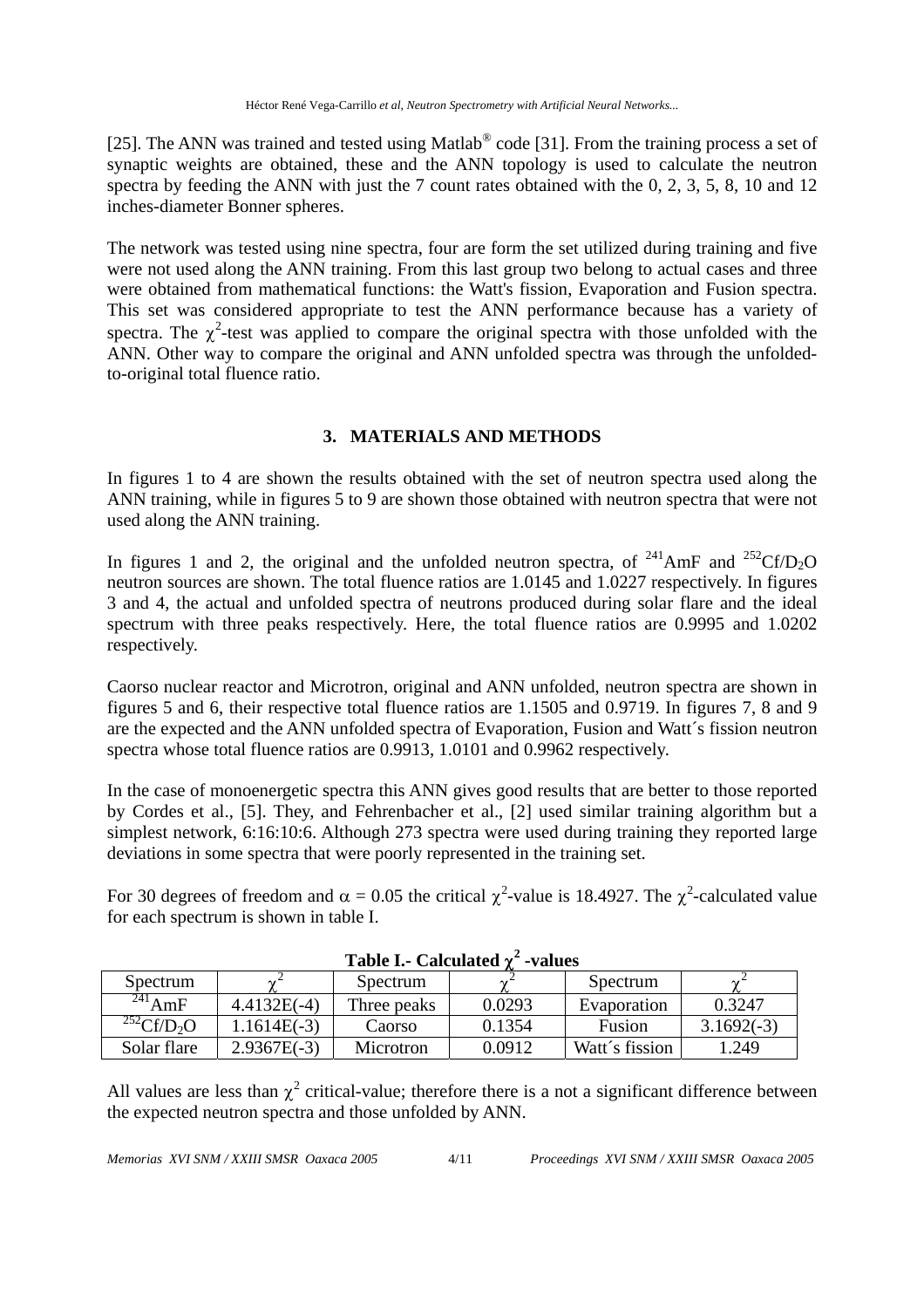So far neutron spectra unfolded with Artificial Neural Networks are better compared with those unfolded using Genetic algorithms. [21, 22].

## **4. CONCLUSIONS**

Artificial neural networks technology has been utilized to unfold the neutron spectra from Bonner spheres spectrometer count rates. One hundred twenty nine neutron spectra and their count rates were used during the ANN training. The trained network was tested with 9 neutron spectra; during testing network performance was compared with the few results reported in literature where different networks are used.

The use of ANN to unfold neutron spectra from the count rates measured with the Bonner sphere spectrometer is an alternative procedure in neutron spectrometry. Once the network has been trained the neutron spectrum is obtained without the need of a matrix response and an initial guess spectrum, overcoming the problems associated with such ill-conditioned problem.

Comparing the results reported in literature, where neutron spectrometry was performed by different measuring methods and using ANN, the set of neutron spectra used during training have strong influence in the unfolded spectra's quality, as a secondary factor the network architecture was found, however more extensive studies should be realized in order to obtain an optimal ANN topology.



**Figure 1. Comparison between ANN output and the original neutron spectrum of 241AmF.**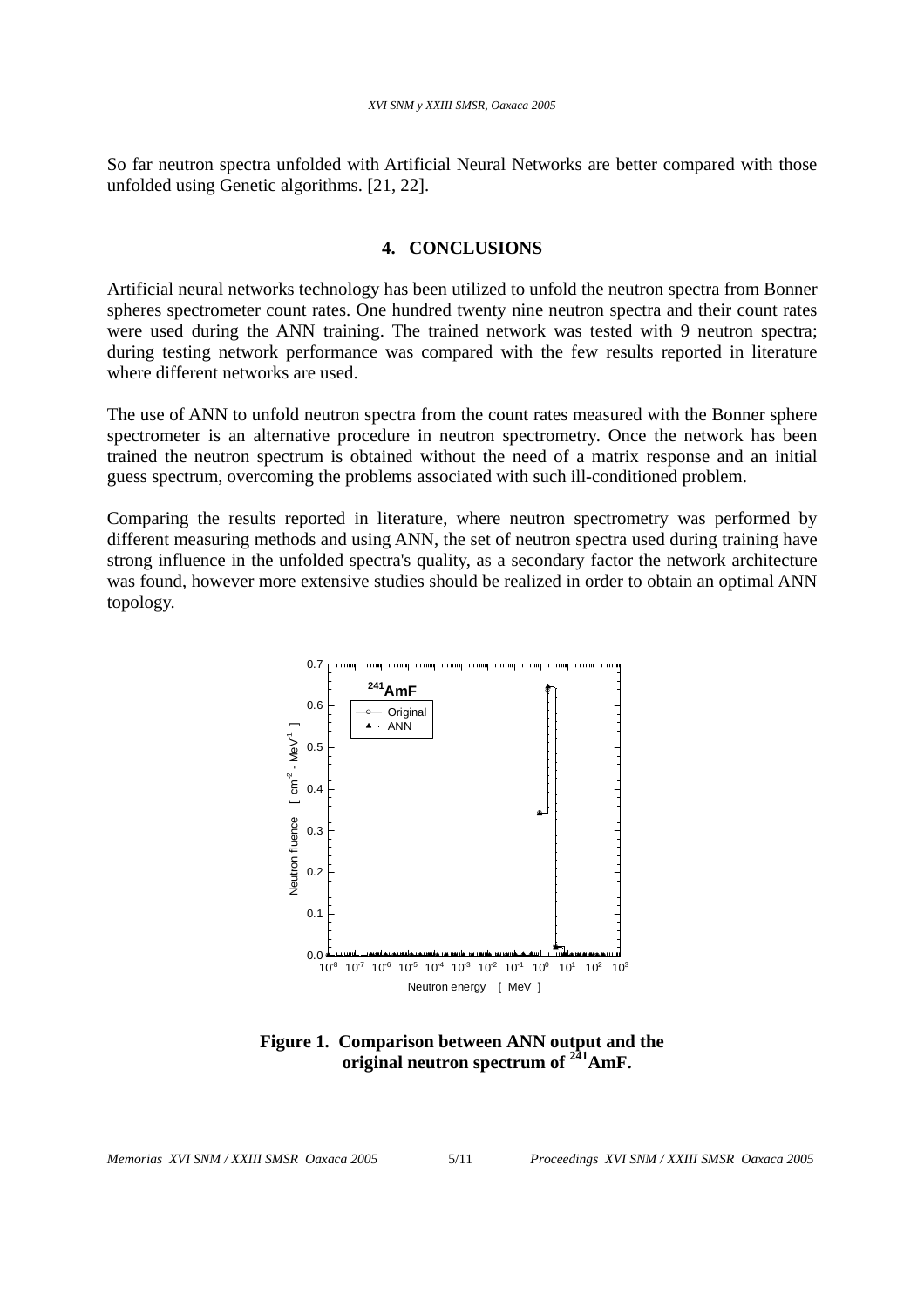

**Figure 2. Comparison between ANN output and the b** original neutron spectrum of  $252 \text{Cf/D}_2\text{O}$ .



**Figure 3. Comparison between ANN output and the original neutron spectrum of Solar flare.**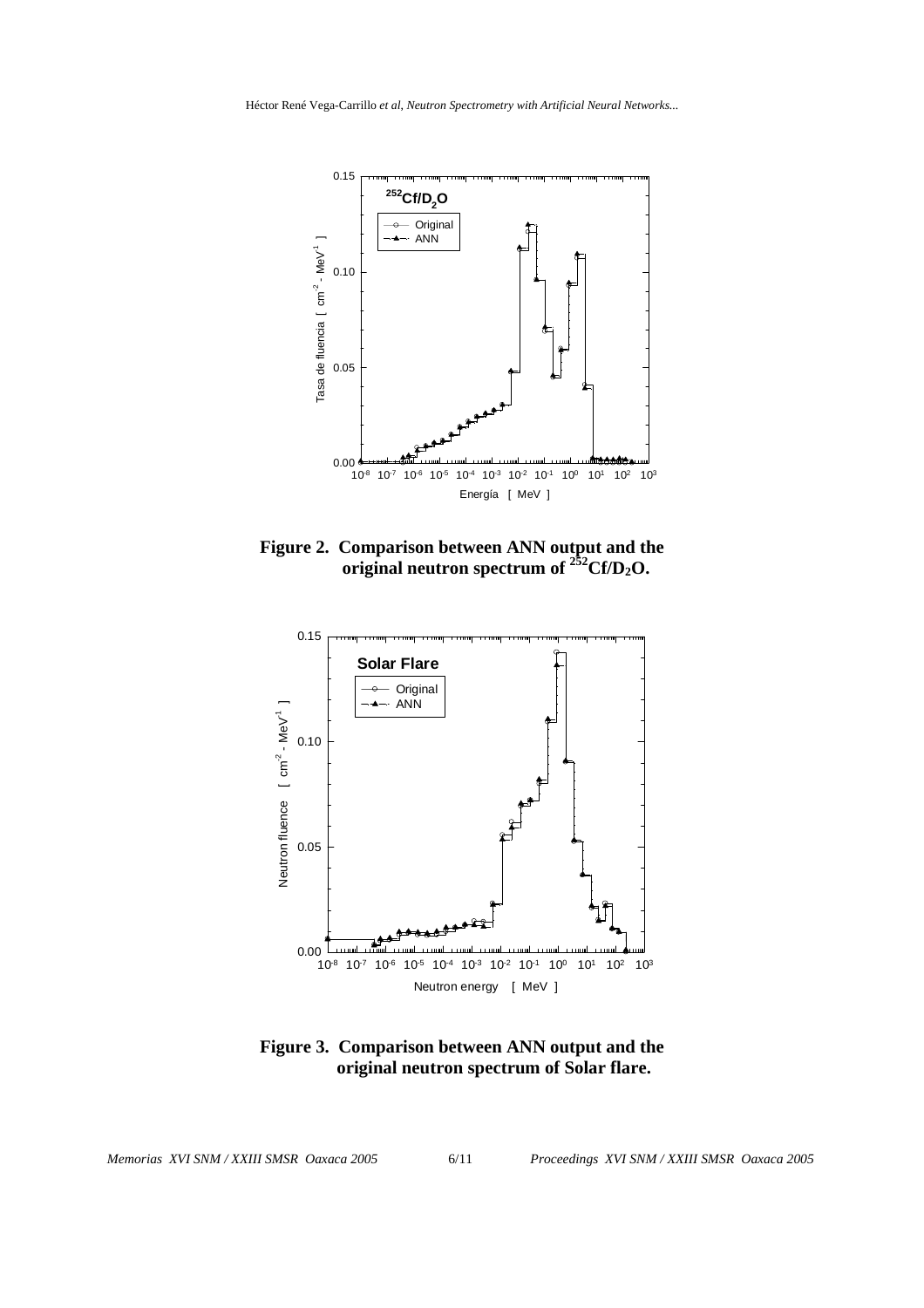

**Figure 4. Comparison between ANN output and the original spectrum.** 



**Figure 5. Comparison between ANN output and the original neutron spectrum of Caorso nuclear reactor.**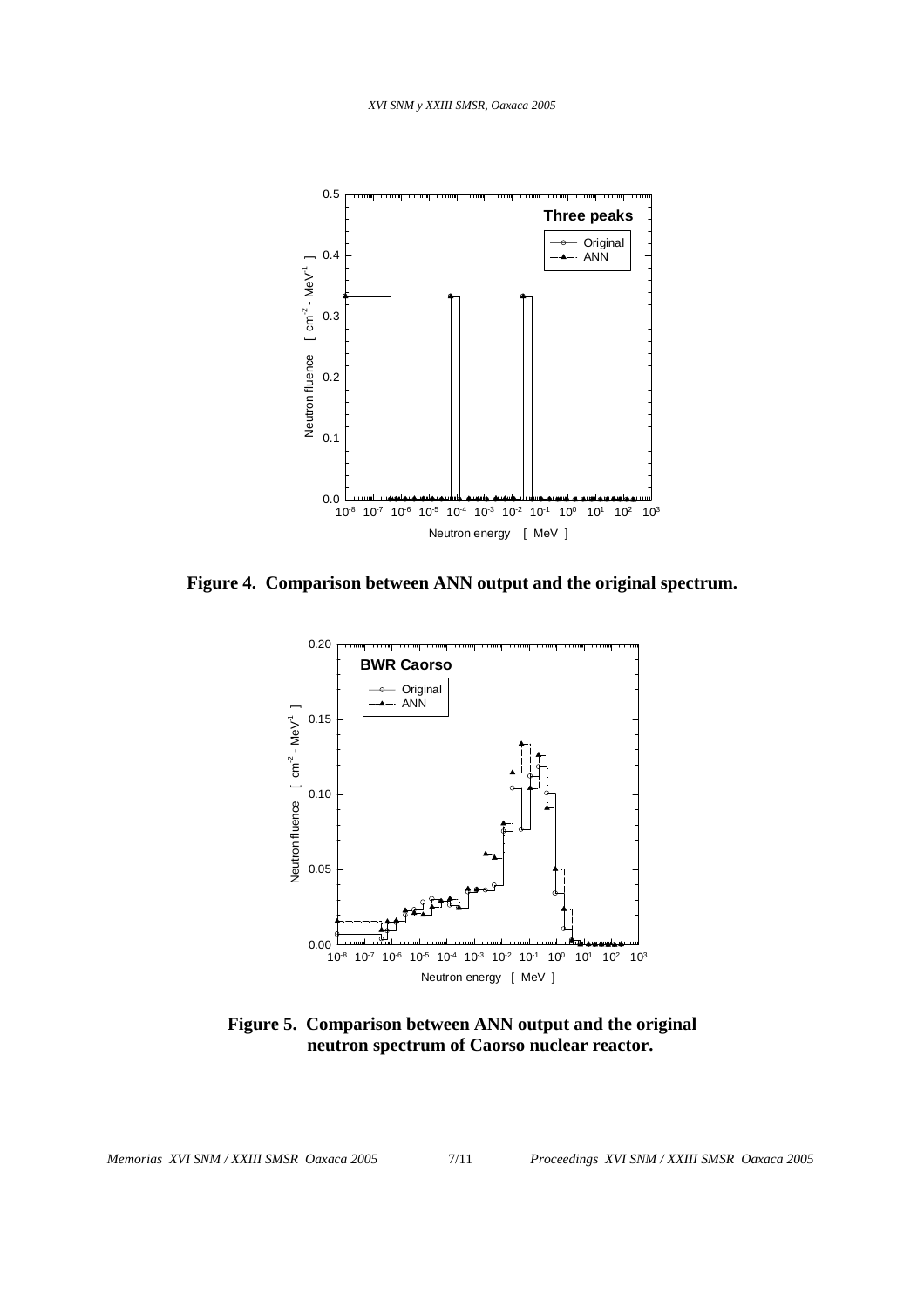

**Figure 6. Comparison between ANN output and the original neutron spectrum of a Microtron.** 



**Figure 7. Comparison between ANN output and the original Evaporation neutron spectrum.**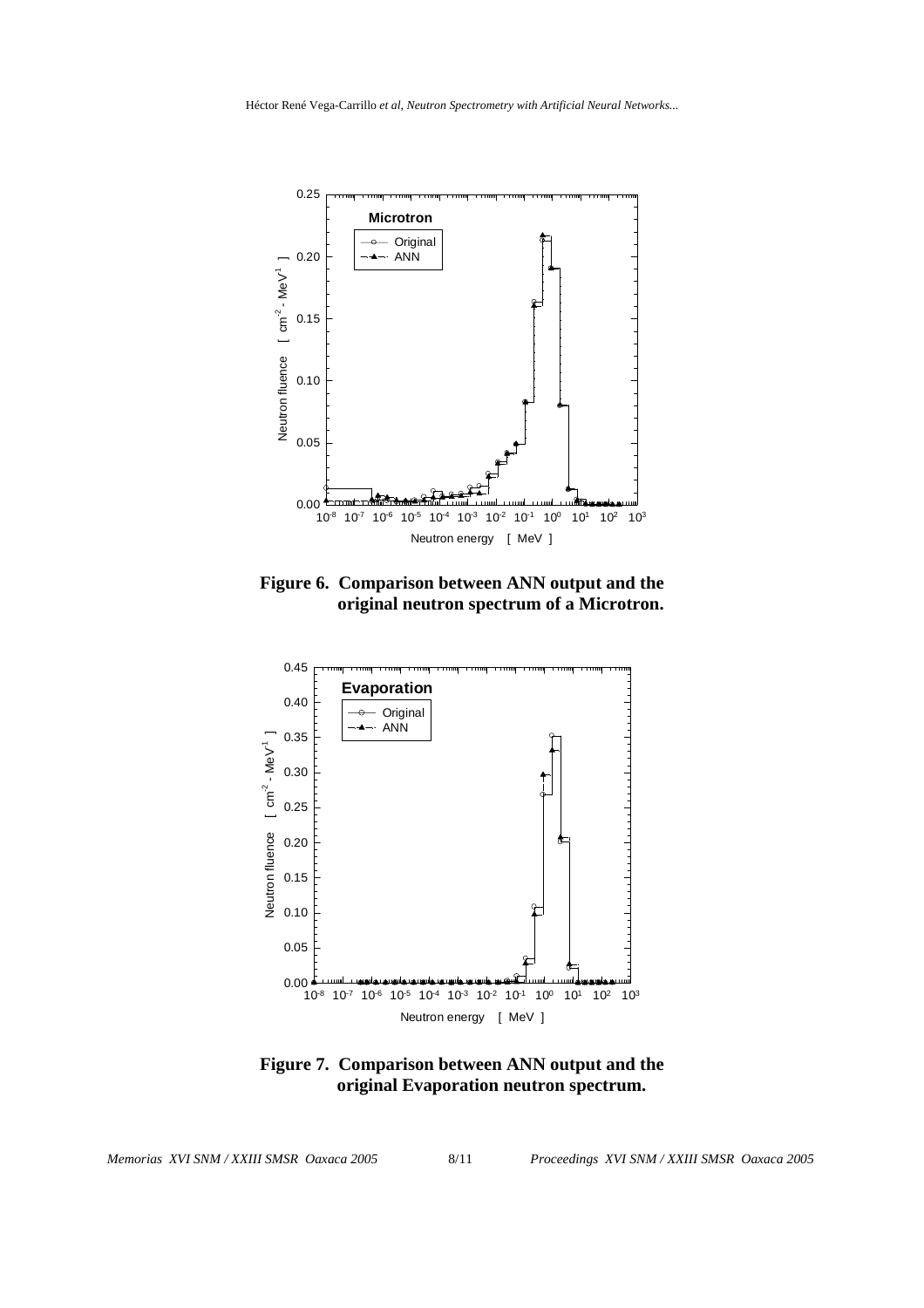

**Figure 8. Comparison between ANN output and the original Fusion neutron spectrum.** 



**Figure 9. Comparison between ANN output and the original Fission neutron spectrum.**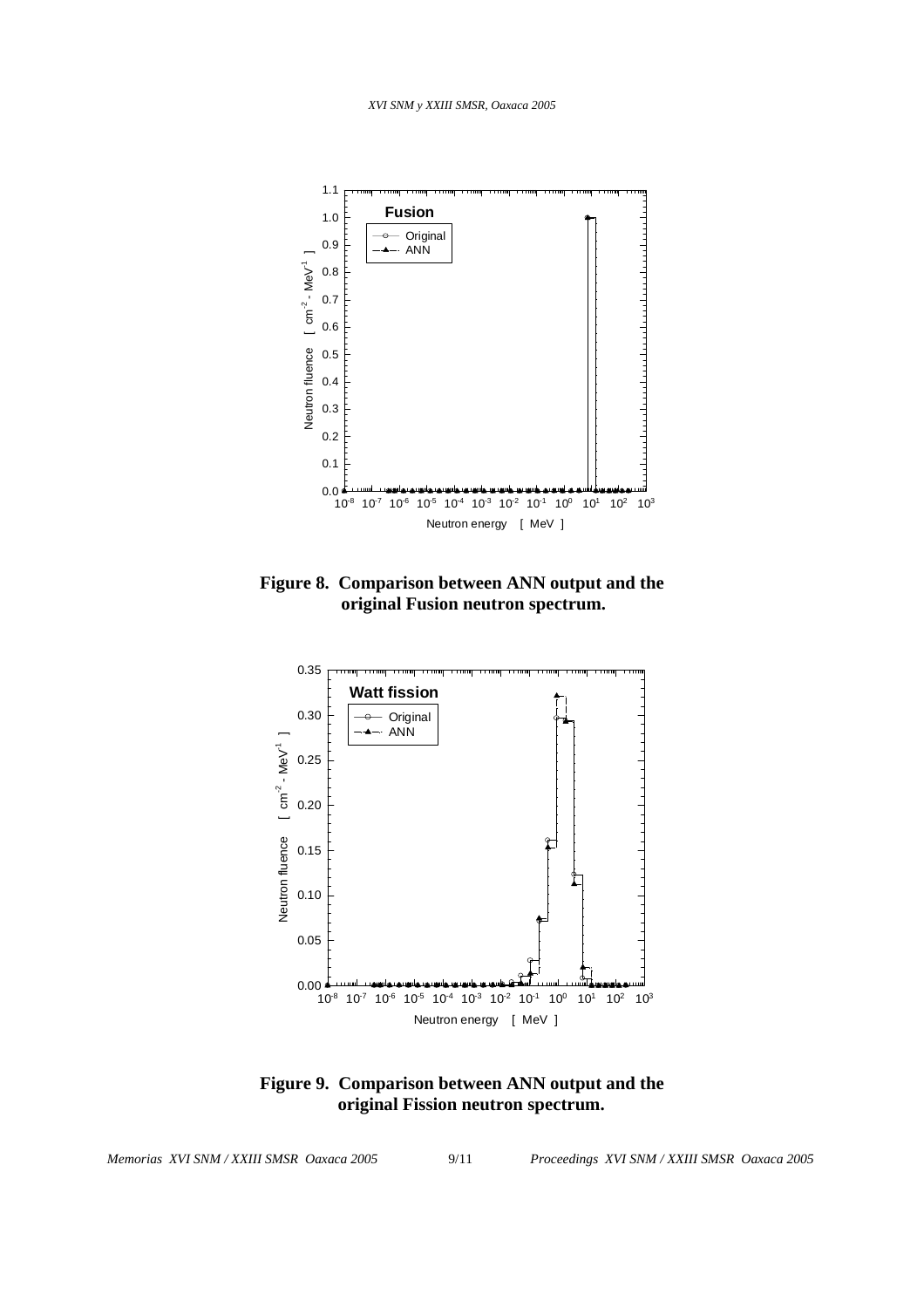### **REFERENCIAS**

- 1. Kardan, M.R., Koohi-Fayegh, R., Setayeshi, S., Ghiassi-Nejad. M., "Fast neutron spectra determination by threshold activation detectors using neural networks", *Radiat. Measurem.*, **38**, p. 185-191 (2004).
- 2. Fehrenbacher, G., Schutz, R., Hahn, K., Sprunck, M., Cordes, E., Biersack, J.P., Wahl, W., "Proposal of a new method for neutron dosimetry based on information obtained by application of artificial neural networks", *Radiat. Prot. Dosim.*, **83**, p. 293-301 (1999).
- 3. Piesch, E., Burgkhardt, B., "Albedo dosimetry system for routine personnel monitoring", *Radiat. Prot. Dosim*., **23**, p. 117-120 (1988).
- 4. Bartlett, D.T., Steele, J.D., Stubberfield, D.R., "Development of a single element neutron personal dosemeter for thermal, epithermal and fast neutrons", *Nucl. Tracks* **12**, p. 645-648 (1986).
- 5. Cordes, E., Fehrenbacher, G., Schutz, R., Sprunck, M., Hahn, K., Hofmann, R., Biersack, J.P., Wahl, W., "An approach to unfold the response of a multi-element system using an artificial neural network", *IEEE Trans. Nucl. Sci*., **45**, p. 1464-1469 (1998).
- 6. Harvey, J.R., Tanner, R.J., Alberts, W.G., Bartlett, D.T., Piesch, E.K.A., Schraube, H., "The present status of etched track neutron dosimetry in Europe and the contribution of CENDOS and EURADOS", *Radiat. Prot. Dosim*., **70**, p. 127-132 (1997).
- 7. Alberts, W.G., Dorschel, B., Siebert, B.R.L., "Methodological studies on the optimization of multielement dosimeters in neutron fields", *Radiat. Prot. Dosim*. **70**, p. 117-120 (1997).
- 8. ICRU, "Methods for routine monitoring", International Commission on Radiation Units and Measurements Report 66, *Journal of the ICRU*, **1**, p. 35-52 (2001).
- 9. Barquero, R., Méndez, R., Iñiguez, M.P., Vega-Carrillo, H.R., and Voytchev, M., "Thermoluminescence measurements of neutron dose a medical linac", *Radiat. Prot. Dosim*., **101**, p. 493-496 (2002).
- 10. Vega-Carrillo, H.R., "TLD pairs, as thermal neutron detector, in neutron multisphere spectrometry", *Radiat. Measurem*., p. **35**, p. 251-254 (2002).
- 11. Hsu, H.H., Alvar, K.R., Vasilik, D.G., "A new Bonner-sphere set for high energy neutron measurements: Monte Carlo simulation", *IEEE Trans. Nucl. Sci.*, **41**, p. 938-940 (1994).
- 12. Sannikov, A.V., Mares, V., Schraube, H., "High energy response functions of Bonner spectrometers", *Radiat. Prot. Dosim*., **70**, p. 291-294 (1997).
- 13. Aroua, A., Grecescu, M., Pretre, S., Valley, J.-F., "Improved neutron spectrometer based on Bonner spheres", *Radiat. Prot. Dosim.,* **70**, p. 285-289 (1997).
- 14. Vega-Carrillo, H.R., Manzanares-Acuña, E., Becerra-Ferreiro, A.M., Carrillo-Núñez, A., "Neutron and gamma-ray spectra of 239PuBe and 241AmBe", *Appl. Radiat. Isot*., **57**, p. 167- 170 (2002).
- 15. Lindemann, L., Zech, G., "Unfolding by weighting Monte Carlo events", *Nucl. Instrum. Meth. Phys. Res. A*, **354**, p. 516-521 (1995).
- 16. Routti, J.T., Sandberg, J.V., "General purpose unfolding program LOUHI78 with linear and non-linear regularizations", *Comp. Phys. Comm*., **21**, p. 119-144 (1980).
- 17. ICRU, "Neutron field characterization", International Commission on Radiation Units and Measurements Report 66, *Journal of the ICRU*, **1**, p. 27-33 (2001).
- 18. Vega-Carrillo, H.R., Iñiguez, M.P., "Catalogue to select the initial guess spectrum during unfolding", *Nucl. Instrum. Meth. Phys. Res. A*, **476**, p. 270-272 (2002).